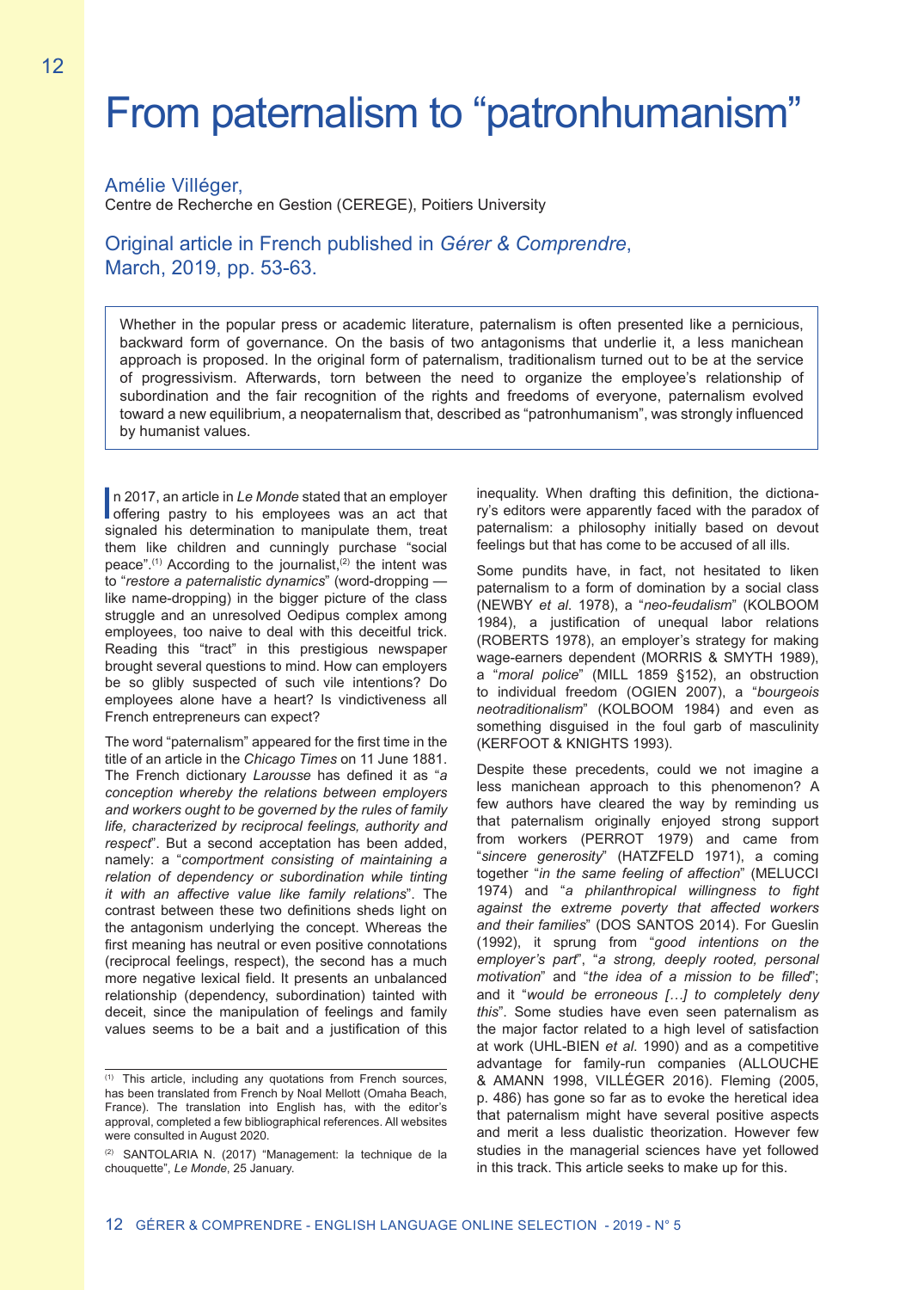The dualistic view of paternalism apparently stems from the antagonisms underlying it. With regard to this phenomenon, traditionalism turns out to have borne a modernity at the service of progress. This "*very politically incorrect*" idea is, however, scientifically validated according to Le Goff (2012), who has stated with satisfaction that the work of historians of the law has made the "*unilateral and activist*" approach to the formation of labor law yield to a "*more settled, calm vision that seeks to emphasize the complexity of the process […] and the plurality of the parties involved*". In like vein, Kolboom (1984) has thought that it would be false to attach to paternalism "*the widespread image of a petrified Malthusian conservatism*"; on the contrary, it should be "*seen as a factor both of traditionalism and, too, of social and economic progress*". Paternalism should not, he added, be considered to be the "*residue of a pre-industrial past*" but rather the "*expression of a new type of social relations […] with the function of correcting […] the disequilibrium caused by industrialization*". So, my first effort will be to describe, beyond its traditionalist aspects, the original paternalism that, out of a spirit of progress, sought to improve the condition of the working classes and was an operational response to the observation of a widening social gap.

A second antagonism is related to the complexity of the wage-earner's relation to work. The right to a job necessarily reflects a dialectics expressing "*simultaneously the system for exploiting people and the means for limiting its severity and fighting against it*" (LYON-CAEN 2004, p. 56). By accepting the employee's subordination to his employer, this right recognized a concrete inequality in society; but in parallel, it could not (and did not want to) leave hold of the abstract idea of equality advocated by the French Civil Code. For instance, paternalism and labor law both sought, each in its domain, to respond to an apparent contradiction: how to see to the freedom and equality of everyone in a relation based on subordination? As Radé (2012) has shown, labor law has partly solved this dilemma by gradually moving from the idea of a deprivation of freedom (age limits, regulated working hours, etc.), which restricted the individual's capacity for self-determination, to the idea of expanding rights (the right to health, to rest, etc.), a work of humanism. The second part of this article examines the effect of reversing this paradigm in the case of paternalism and focuses on a neopaternalism's humanism, which we might call *patronhumanisme*.

# Paternalism's values and intents at the origin: A multidimensional progressivism

In his principles of political economy, Gide (1931) argued: "*We must be fair with employers [and recognize] that most of the reforms introduced through labor legislation or from labor union demands were, at first, undertaken at employers' instigation.*" At the origin, paternalism was related to a political, religious and social form of progressivism.

Starting in the late 18th century, social and political disturbances were rife in France. Eleven constitutional systems succeeded each other from 1793 to 1875. The Napoleonic wars and civil warfare had major demographic effects. Most medical, social and educational installations were faltering. Deadly epidemics were common. The rural exodus made people even more vulnerable. The government did not seem to be stable, reliable or credible enough to ensure social progress.

Voices arose among Christian intellectuals to protest the destitution of workers and peasants. In 1822, Abbot Lowenbruck founded the Société de Saint Joseph, the first charity for workers. In the wake of this trend, authors like Fodéré (1825), Gérando (1826) and De Villeneuve-Bargemont (1834) tried to make public opinion aware of the curse of poverty, but few listened to their voices. Catholic relief associations did not attract much of a following (DUROSELLE 1951).(3)

The year 1871 marked a turning point with the foundation of the Oeuvre des Cercles Catholiques d'Ouvriers at the instigation of Albert de Mun, René de La Tour du Pin and Léon Harmel. These three men then helped set up the Fribourg Union (or Catholic Union of Social and Economic Studies, 1884), which based its work on passages drawn from the Pope Leon XIII's "Rights and duties of capital and labor" (Rerum novarum, 1891). This encyclical laid the grounds of social Catholicism, a reformist branch of the Church that sought to reconcile power and virtue. It condemned the "misery and poverty that unfairly weighs down most of the working class", criticized the excesses of capitalism and declared that employers should respect workers' "human dignity". It was thus forbidden to assign workers tasks beyond their strength or not in line with their age or sex. Work was to be paid a "fair wage" since "to defraud anyone of wages that are his due is a great crime which cries to the avenging anger of Heaven". Finally, the encyclical urged workers to protect their interests by forming unions.

While de Mun and de La Tour du Pin were policymakers, Harmel would try to turn theory into practice in the firm he headed. His workers benefitted from a savings fund as of 1840, interest-free loans in 1842, a mutual aid society in 1846, schools in 1860, factory councils in 1883 (in which elected workers could take part in steering the company), a "union house", housing, a theater, a library, etc. Paternalism was born. In his will, Harmel's father wrote to his son, "Love our workers, they were my children. Assume my paternity, and continue to bear them toward God and to be right by them." Applying his father's precepts, Harmel was in 1895 at the origin of the presentation of a report under the title "The legitimate demands of workers in relation to the Church's orientations in Rerum Novarum".(4)

<sup>(3)</sup> The "*sociétés catholiques de secours mutuels*" developed by Armand de Melin and the "*patronat social catholique*" at the initiative of Auguste Cochin.

<sup>(4)</sup> Report presented by Henri Savatier at the Congress of the Tertiaires de Saint François in Limoges (WAQUET 2012).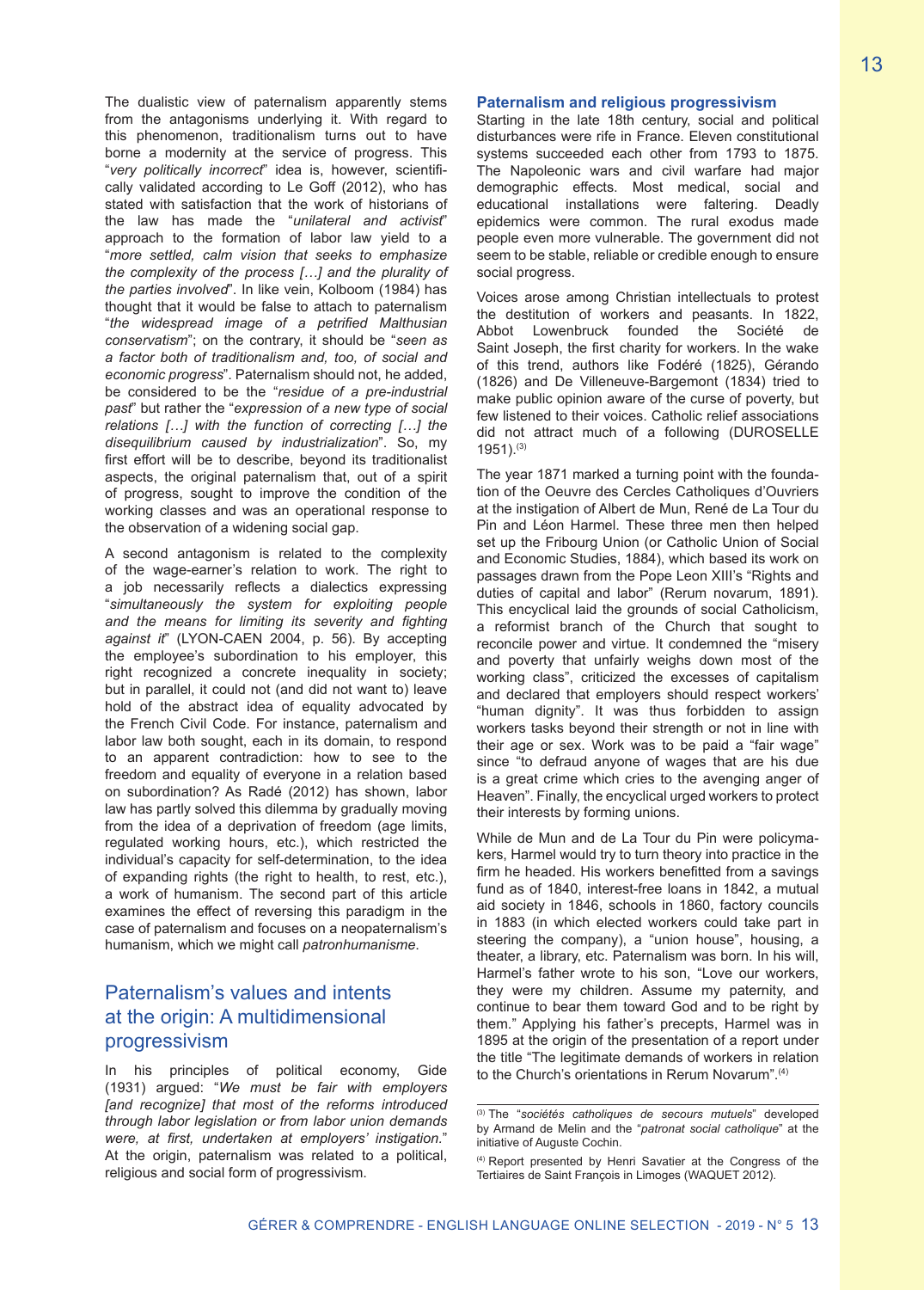Following Léon Harmel, paternalistic employers adopted the Church's social doctrine. They felt vested with a moral mission, which they assumed with goodwill and conviction, namely: improve the social welfare of the underprivileged classes. As De Bry (2008) has reminded us, the paternalists who headed companies represented, at the time, the left wing of employers; and other employers and public opinion saw them as being progressives. For example, Jean-Baptiste Godin (1871), whose work at the Familistère was said to be the "zenith of social progress in companies" (MINCHELLA 2017), was the archetype of this ideological pluralism. He referred to Catholicism, socialism, Taylorism and paternalism without seeing any contradiction therein.<sup>(5)</sup> Indeed, these philosophies do not operate at the same level: the first is a religious philosophy; the second, a political philosophy; the third refers to a way of organizing production; and paternalism, to a form of corporate governance.

Later, Vichy France would exploit aspects of this paternalistic tradition, an action that, unfortunately, strongly distorted its image. As Spina (2017) has pointed out however, paternalistic employers played a major role alongside the French Resistance. He cited the example of the Peugeot family, who was deeply involved in the Resistance to German occupation. The family evacuated persons who refused a stint in the Compulsory Work Service (STO: Service du Travail Obligatoire) to its farms and had crops sowed on its golf course to feed those who had to go underground (the Maquis). Spina also mentioned the Michelin family who opposed Vichy and refused agreements with German firms. Marcel Michelin, the founder's son, died in deportation. Jean-Luc Michelin stood out as a leader of one of the few intelligence networks formed within the Reich. The company urged workers to leave the factory for the Maquis, while continuing to pay their wages and help their families. Furthermore, fewer than 5% of the workers at Michelin's plants left for the STO, one of the lowest rates in big firms in France.

#### **Paternalism and social progressivism**

In 1864, Le Play described the socioeconomic situation in France as follows: "We see people grouping around new manufacturing machines who are separated from their families, whom their new employers do not know, who lack decent housing, schools and churches, who are deprived of the physical and moral conditions that used to be deemed indispensable for the existence of a civilized people."

Full of conviction, paternalistic employers took the place of the failing government and decided to take charge of the task of building decent housing for accommodating workers and reuniting them with their families. Beyond bringing families together and

providing the comfort of decent accommodations, these actions allowed for the social mobility of workers who, till then, could not even imagine home ownership. In some mining towns for example, the employer owned the houses, but workers were housed for free. Running water and electricity, scarce at the time, were also supplied for free. Shopping could be done at the company store at prices much lower than in outside businesses. Contrary to what is sometimes implied, this paternalistic system let workers choose whether or not to benefit from company housing. In addition, they received an allowance if they chose accommodations other than those provided by the company.

The construction of these housing developments occurred at a time of rising concern about hygiene and safety. During the debate in parliament on the bill of law about work-related accidents in 1898, paternalistic employers fervently argued for the recognition of occupational hazards (EWALD 1986). They set up medical services in factories, cloakrooms with showers, "preventoriums" and employer funds for worker healthcare. At the end of a worker's career, a "departure allowance" was paid — long before an official retirement system was set up. Retirement homes were opened for workers; and survivors' benefits, paid to widows. After having housed their employees, Cognacq-Jay, the spouses who directed a big department store (La Samaritaine) in Paris, opened a retirement home and maternity for their employees. These paternalistic employers conducted actions for family and child protection services. They tried to improve the poor sanitary conditions experienced by pregnant women and fought against the high infant mortality rate (coverage of medical fees, medical consultations for infants, etc.). They helped lighten the family's burden by paying wages during maternity leaves, funding nurseries, providing family allocations, reducing the rent paid by couples with children, and so forth. Before the Ferry acts, at a time when work was permitted as of the age of ten, these employers were conditioning social benefits to the enrollment of children in schools, thus promoting education and helping to emancipate a whole generation. They opened nurseries and schools for free that, unlike ordinary schools, offered conditions compatible with the parents' working hours. The Michelin schools enrolled more than 6000 pupils.

Paternalistic charities were formed earlier than the work councils (or company committees), which, after their creation in 1945, would assume many of the activities sponsored by these charities and organize cultural, educational and leisure activities for free. Children could attend the company's summer camps; and families, spend time in the company's vacation centers. Outdoor centers were set up for the personnel's children when they were not in school. This paternalistic philosophy even motivated some leaders, like Paul Ricard (head of the family firm with the same name), to offer their employees a fifth week of vacation with pay several years before this became a matter of law in 1981.

Besides worker welfare, paternalism sought to emancipate workers (DE BRY 2008). Its tenets were

<sup>&</sup>lt;sup>(5)</sup> Godin often mentioned Frederick Taylor's work (REY 1982), which, at the time, was considered to be progressive even, among workers, owing to its scientific quality and the ideal of justice, since it tied wages to results.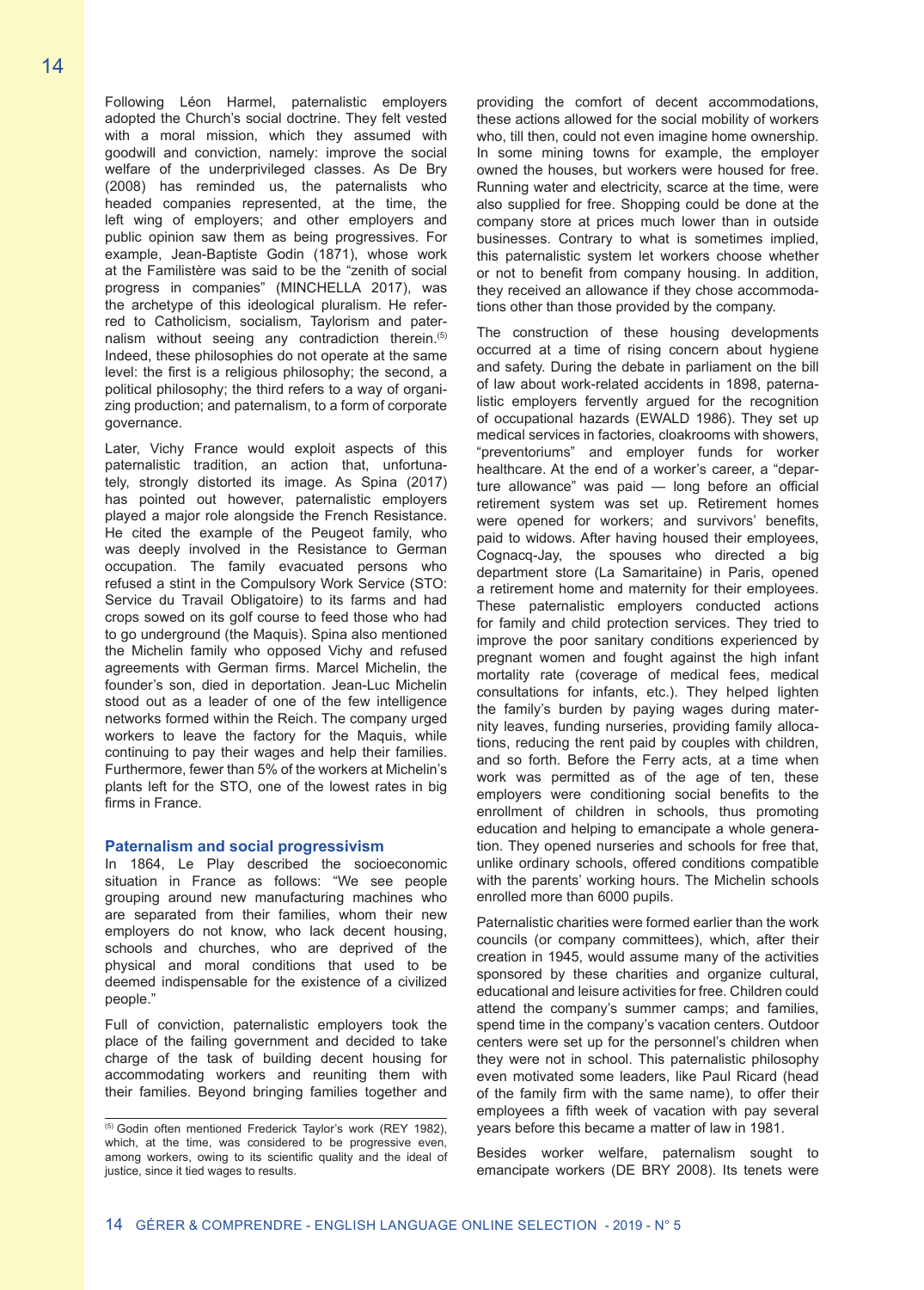"very far from treating workers like children" (DOS SANTOS 2014). It sought to "lead unawares workers to the point of doing without support" (VERON 1966). In psychoanalysis, the father is the figure who destroys the fusional bond between mother and child, and enables his offspring to grow up and assume themselves as egos (FREUD 1900). In sociology too, the father has traditionally had a socializing function. In addition to his part in separating child and mother, he has a function of authority and openness toward the world (HÉRITIER 1996).

Consistent with this idea of emancipation, paternalistic policies favoring ownership did not just concern home-owning but also reached into the economic realm. Paternalists were the first to open the capital of their companies and set up wage-earner shareholding plans (HIRIGOYEN & COURET 1990). Before any law on this, they created profit-sharing schemes to establish a relation between employees and the company's success as at Leclaire, a Parisian paint company, in 1842, at the Loire Mining Company in 1848, at Michelin in 1898 and, by 1901, at more than 120 paternalistic firms (JORDA 2009). The savings funds set up by employers also advanced emancipation and social mobility.

Paternalism's achievements amounted to a major cost for these companies, even though this has seldom been pointed out. The houses paid by the employer were, for example, resold to employees without any profit and with a long-term, low-interest loan. This process, which required and immobilized an enormous capital, was not very profitable for employers (HOMMEL 2006). At Creusot, paternalistic actions amounted to 5-10% of payroll costs (BEAUD 1990); and at the Longwy steelworks, 13% of payroll costs and 46-68% of dividends (MOINE 1989). The average cost of paternalistic services in 1927 has been estimated at 10% of payroll (DAVIET 1997). The stereotype of the heartless boss motivated only by greed for more money seems very far from being true.

A final point: the promotion of a meritocracy struck a responsive chord among workers, since it opened unexpected possibilities for occupational and social mobility. As precursors of the contemporary concept of collective intelligence (LÉVY 1994), paternalistic employers recognized and valued their employees' accumulation of skills and qualifications. Godin (1871) insisted on taking workers' advice into account, claiming that, thanks to their everyday experience in workshops, they were best placed to make proposals that would be on the mark about the mill's operations. He urged them to form worker councils and become involved in the firm by assuming responsibilities and taking initiatives (DOS SANTOS 2014). François Michelin adopted as his own the creed of paying close attention to what workers have to say (MICHELIN et al. 1998). He urged employees to imagine potential innovations, whether organizational or technical. The Radial tire, the company's flagship product, was invented thanks to a new process discovered by a worker, Marius Mignol.

# Paternalism's value and intents in the 21st century: Freedom, solidarity, responsibility

What about paternalism in the 21st century? According to several authors, paternalism is not an outdated managerial technique (FLEMING 2005) and can be made relevant for contemporary systems of management (GREENE *et al*. 2001, KERFOOT & KNIGHTS 1993, KNIGHTS & McCABE 2001, THALER & SUNSTEIN 2003, WRAY 1996). Writing on the "*new paternalism*" in 1997, Mead described the modern variant of this philosophy based on humanistic values of solidarity and responsibility. Today, many facets of our paternalistic legacy are considered to be progressive and humanist instead of being seen as an infringement on individual freedom. The benefits provided by company committees (or work councils) are not interpreted as evidence of the employer's determination to insidiously meddle in wage-earners' private lives. The argument no longer works about a contemptuous boss who poses as the benefactor of ignorant wage-earners and facilitates their access to cultural and leisure activities. The doctor in occupational medicine is no longer seen as evidence of management's determination to meddle in the lives of employees and control them.

The strategies for promoting employee loyalty are now appreciated, considered to be favorable to wage-earners, whereas critics of paternalism saw them as a manipulation for restricting the employee's free will.<sup>(6)</sup> In broader terms, penal law, which paternalism has shaped (FEINBERG 1986), is seldom considered to be moralizing and fatal to our freedoms. The pejorative connotations associated with paternalism keep employers from laying claim to this tradition. The tension surrounding this topic might, we imagine, be as semantic as conceptual. At first sight, the word "paternalism" seems inappropriate since wage-earners are, obviously, not children. As a consequence, redeeming this tradition means proposing a new word. Analyses of contemporary paternalism lead me to propose "patronhumanism", which can be defined as a form of corporate governance influenced by humanist values, such as freedom, solidarity and responsibility.

#### **A liberal "patronhumanism"**

The idea of total subordination to the pater familias was gradually eroded during the 20th century. The society of the 19th century granted the father figure power in politics, institutions and the family. This power is now mainly relational, defined in relation not to society but to the wife (who becomes a mother) and

<sup>(6)</sup> At Google for instance: swimming pools, massages, yoga courses, game rooms, meals available 24 hours a day, childcare services, services for pets, legal services for employees' private affairs, doctors and dentists on call, conferences on art or literature, weekly parties… offered for free — all this reminds us of paternalistic practices even though no reference is made to them. Presented as part of a policy for promoting employee loyalty, this range of services has played well in the media and regularly places Google in the forefront of the firms where it would be nice to work.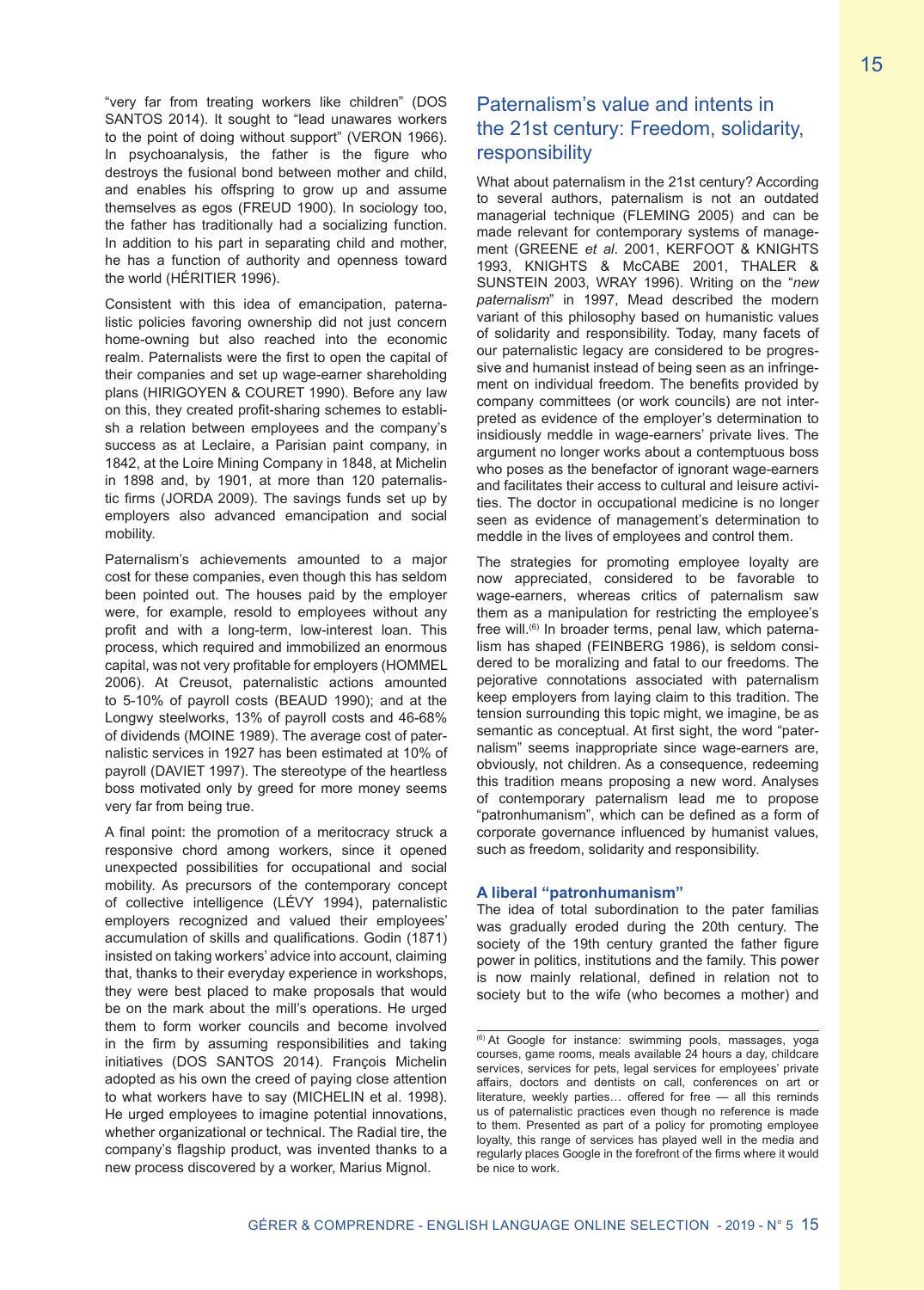children (CASTELIN-MEUNIER 2001). Just like the new father has to earn his legitimacy in the family, the new employer has to earn his entrepreneurial legitimacy. In both cases, the key words are conciliation, the rejection of authoritarianism and the end of the dominant/dominated relationship.

This "new generation" of paternalism fits in with this new relation to authority. During the 20th centu-<br>ry. leadership gradually became participatory ry, leadership gradually became participatory (BARNARD 1938, BLAKE & MOUTON 1964, McGREGOR 1960) or democratic (WHITE & LIPPITT 1960). By 1967, Likert was describing paternalism as a style of leadership that places human concerns at the center of managerial preoccupations by giving priority to relational issues over economic interests. He evoked a participatory management, that, in contrast with the authoritarian style, was based on proximity and the strong confidence that parties have in each other (including in big firms). $(7)$  For Le Goff (2012), paternalistic employers were soon aware of the "dead end of harsh, repressive policies in the firm". They intelligently "took workers not to be an obstacle to be forcibly overcome, through costly strife, but as a potential to be freed". As Jorda (2009) has shown, many aspects of the paternalism of the industrial era already corresponded to the modern style of participatory management given the importance of: confidence, respect for the work relationship, social benefits, shared values and a corporate culture, employee loyalty, etc.

However it is Thaler and Sunstein (2003) who have named the new form of management that characterizes contemporary firms: a liberal or "libertarian paternalism", which they define as a "relatively moderate, flexible, noninvasive version of paternalism, which does not prohibit or restrict anyone's options. A philosophical approach to governance, public or private, which aims at helping individuals make decisions that improve their lives without harming the freedom of others."(8) This style of leadership stems from the idea that the indirect suggestions made to individuals can influence their decisions as much as, or even more effectively than, orders or legal obligations. The paternalistic liberal manager no longer issues strict guidelines. He does not impose, he suggests. He manages with "nudges", from the verb (to nudge) which literally means pushing people with the finger or elbow to lead them to do something. In other words, he tries to influence individuals so that they make the choices that he has imagined and deemed good for them and for the firm, while leaving them the possibility of making other choices.(9)

#### **"Patronhumanism" and solidarity**

Another characteristic of this neopaternalism is a "solidarity" that is no longer necessarily dictated by the Church. An ethics with a universal, consensual foundation greater than religion had to be proposed, especially in Europe which is more secular than the United States (ACQUIER et al. 2005). This new foundation is humanism; and the grounds of solidarity is the moral obligation not of charity, which weighed on believers, but of humanity, which weighs on each human being.

In legal circles, evidence of this new approach is the current of thought focused on solidarity. To the "acting pity" of religion, Bourgeois (1896) preferred solidarity, a "fraternal bond that obliges all human beings toward each other". "This ideal of society" has no other choice than to take shape in the field of the law "at the risk, otherwise, of being compared to Christian charity" (AMIEL 2009, p. 153). Some supporters of this approach have argued for a "contractual solidarism", considering, like Mazeaud (2012), that it is "useful and fair [that] the values of ethics and solidarity" figure in the law on contracts, the intent being to establish a contractual equilibrium and a "new way of thinking about contracts, as a union of balanced interests, an instrument of loyal cooperation, a work of mutual confidence" (RÉMY 2004). "The contract is less and less perceived as a clash between freely consenting parties, as a compromise between antagonistic, bitterly defended interests. It turns out more and more to be a necessary point of equilibrium, even the basis of a desirable collaboration between the contracting parties" (MESTRE 1986).

We can see this neopaternalisic patronhumanism as the managerial application of solidarity in the field of law. Separated from religion, patronhumanists see the firm as a community whose members maintain balanced relations of solidarism and pursue a common goal. According to Gallenga and Soldani (2015), modern paternalism lets wage-earners rally for a goal and joint interests; and Jorda (2009) talks about cooperation for realizing work in common.

#### **A responsible, humanist neopaternalism**

By the start of the 20th century, the academics working on management theory were insisting on the entrepreneur's responsibility. Writing about the "spirit of capitalism", Weber (1905) pointed to the need to associate ethical justifications with economic activi-

<sup>(7)</sup> For example, Gérard Mulliez, who founded Auchan Group, has always refused to yield to the siren call of the CAC 40. His argument is that, once a company is listed, management's primary preoccupation becomes, day in, day out, the price of the firm in the stock market, this instead of a concern for employees, customers and the environment. According to this paternalist, corporate executives have to be interested in people, in and around the firm, before showing an interest in financial results.

<sup>(8)</sup> Sunstein's work strongly interested President Obama, who appointed him to the White House Office of Information and Regulatory Affairs, the keystone of federal regulatory institutions.

<sup>(9)</sup> For example, to make Americans increase their savings, Thaler and Sunstein (2003) proposed the nudge of automatically opening savings accounts for employees. Each wage-earner is free to put, or not, money on the account. As studies have shown however, the savings rate of wage-earners rises from 20% to 90% when accounts have been automatically opened for them.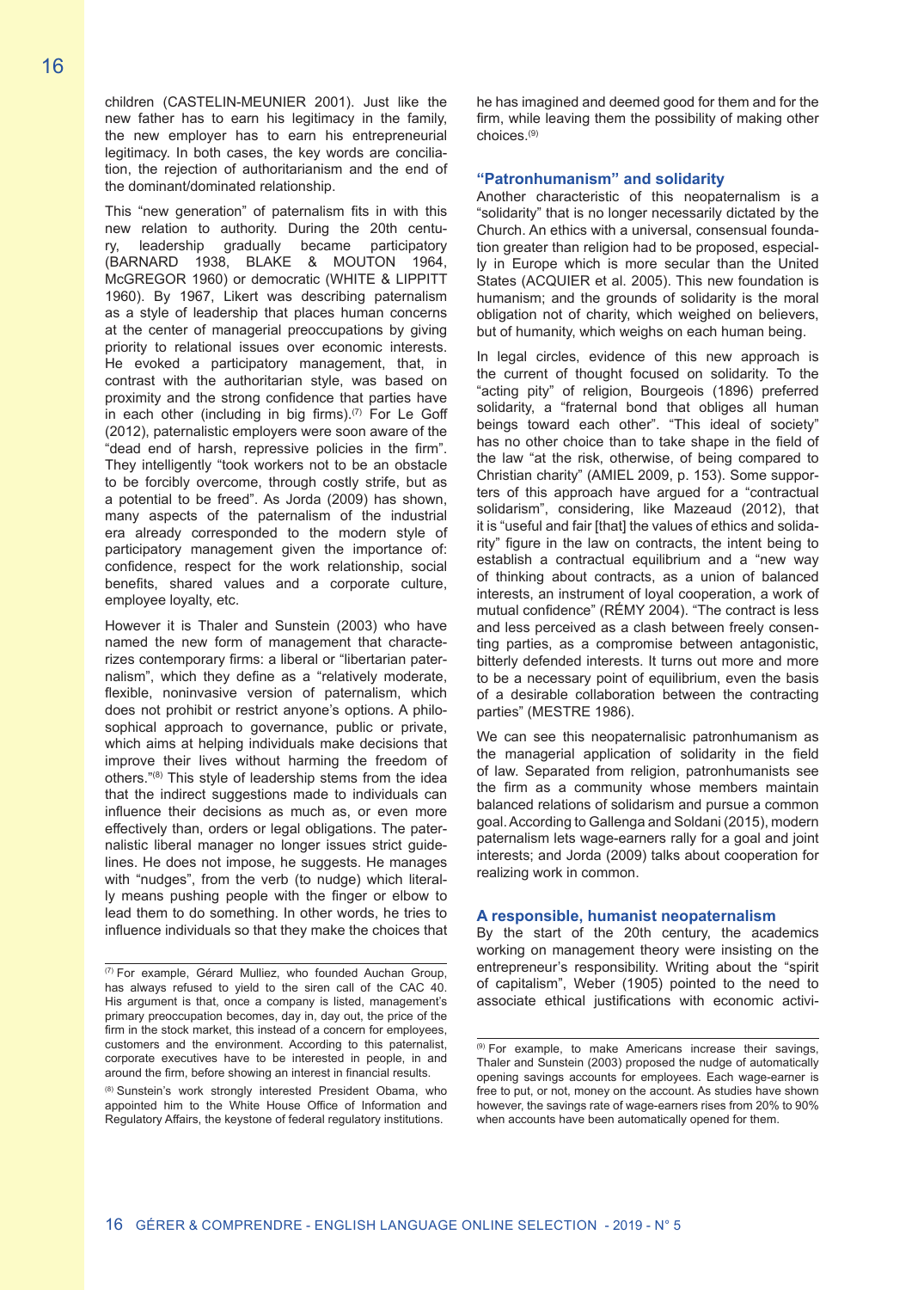ties. In the United States, Bowen's (1953) Social Responsibilities of the Businessman argued for solidarity in firms and respect toward workers. In 1954, Drucker's The Practice of Management stated that social and entrepreneurial issues cannot be separated from each other. In 1971, the current of Corporate Social Responsibility was born in Harvard Business School: firms were trying to integrate social questions in their management. The concept of limited rationality developed by Simon (1983) fits into this trend since it set less store on employees' economic motivations than on social and cultural factors.

At the start of the 21st century, the concept of corporate social responsibility (CSR) was institutionalized, in particular through the European Commission's "Green paper" (2001), which states: "Being socially responsible means not only fulfilling legal expectations, but also going beyond compliance and investing 'more' in human capital, the environment and relations with stakeholders." Firms are urged to become ethical and have civic concerns. Justice, exemplariness, confidence and respect are to be the guiding values of their actions. As a counterpart to being a depository of financial resources, a firm has to assume a function of moral and ethical regulation.

Attention should be drawn to a few similarities with paternalistic precepts.

For De Bry (2008), the ethical preoccupations of firms do not date from the 21st century but reach back to the era of paternalism: "Paternalism is an avant-garde ethics." The word alone has changed, since the "ethics of this end of century is the paternalism that began in the 1850s". As of 1975, the Centre des Jeunes Dirigeants proclaimed that "firms must be social to be economic" and claimed that the concept of a "citizen firm" initially came from employers. Several studies have struck out in this direction. For Le Goff (2012), paternalism recognizes the "employer's responsibility toward workers and their families, a responsibility expanded to all of their existence and, step by step, to all of the surrounding society".

Paternalists were already practicing a form of social management. Loison (2009) has studied the Pechiney Group, a "history of corporate social responsibility from paternalism to sustainable development". This paternalistic firm was among the first to practice CSR like the contemporary firms that try to see to the welfare of their employees. According to big industrialists like Carnegie (1889), entrepreneurs had duties toward the society and do not actually own their wealth: they are but the administrators of it. Their duty is to use it in a worthy, decent way for the common good. During a speech in Gladstone in 1887, Carnegie declared, "I should consider it a disgrace to die a rich man<sup>"(10)</sup>

In their "anthropology of entrepreneurial ethics", Gallenga and Soldani (2015, p. 94) asked whether corporate social responsibility (CSR) is to be seen as a form of neopaternalism: "Just like paternalism delivered

discretionary advantages, firms, due to CSR, provide specific advantages, such as contingency or mutual funds, fringe benefits… [CSR] also plays on the idea of sharing values, emphasizes worker fidelity and loyalty, argues for respect and confidence in relations […]. It is also a voluntary approach, a form of self-regulation for the firm […] tinted with morals." Also seeing corporate social responsibility as a new form of paternalism, Boutillier and Fournier (2009) have reminded us that this sort of responsibility continually extends the reach of management's interventions into employees' private lives: the modulation of worktime to take account of the family situation, health prevention work (e.g., incentives to stop smoking), the promotion of car pools, etc. Finally, Hommel (2006) has drawn attention to the "affiliations and continuities" between paternalism and corporate social responsibility. Both are a form of collective action that refers to pragmatism, individual ethics and the conciliation of private interests for the sake of the general interest. As during the era of paternalism, voices (e.g., STIGLER 1971) have railed against private interests coopting issues that should be public.

Both paternalism and corporate social responsibility have a long-term vision with concern for the coming generations (KOIRANEN 2003). Paternalists, often family entrepreneurs, tended to see themselves as "relays passing the baton". Given their priority to keep the firm afloat down through the generations, they supported the idea of "patient capital" — a modern concept closely associated with CSR. In both cases, human considerations override financial ones, whereas "anti-paternalists" mainly emphasize the economic and contractual nature of the relation to a firm (UHL-BIEN et al. 1990).

As Torrès and Jaouen (2008) have shown, the heads of small, paternalistic firms have a local management based on empathy with their employees instead of normative rationality. Their wage-earners are not anonymous to them; they are human beings, persons nearby with whom the entrepreneur has daily company, whose families he knows. In cases when feelings override business, this personal involvement might hasten the firm's decline.<sup>(11)</sup> In an analogy with the Civil Code's references to a benevolent fatherly figure (the "bon père de famille") who is prudent, diligent, attentive and eager to manage wisely the goods and interests entrusted to him, the paternalistic entrepreneur and the patronhumanist are fatherly figures in their firms. They feel responsible for employees, like parents toward their children, not because they consider them to be inferior but because they know that their fortunes are interrelated.

Long before legal obligations were enacted, the governance of paternalistic leaders naturally took account of corporate social responsibility. More than half of the

<sup>(10)</sup> Andrew Carnegie (1887) *Statement to Gladstone*.

<sup>(11)</sup> The Observatoire de la Santé des Dirigeants de PME at Montpellier University studies the mental workload and stress of employers. Lechat and Torres (2016) have complained about the lack of scientific studies on the psychosocial risks of the selfemployed and the absence of an occupational medicine devoted to this category of persons, in particular to the heads of firms.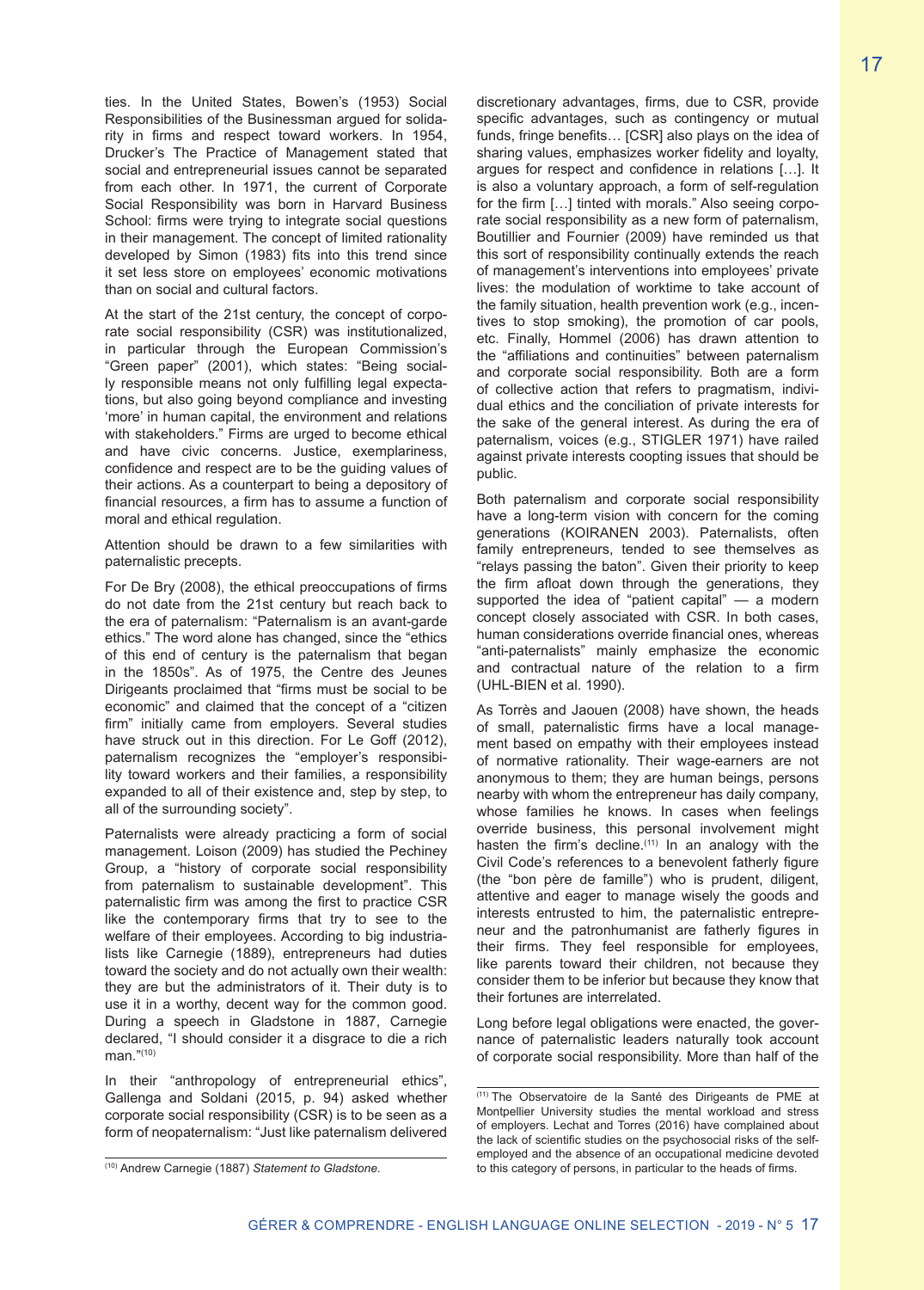entrepreneurs in small businesses do not recognize the initialism "CSR"; but, as a study of their managerial practices has shown (POLGE 2008), the large majority of them are following through with CSR principles without knowing it.

As in Walrasian theory, the entrepreneur and his company are fusional. This holds for both paternalists and neopaternalists, whence a heightened feeling of "natural" responsibility for employees. Such employers are, for instance, more reluctant than others to fire wage-earners (PINÇON & PINÇON-CHARLOT 2006). This philosophy sets them at odds with the gung-ho advocates of flexibility and places them in the midst of socially responsible entrepreneurs.

## **Conclusion**

Like paternalists during the 19th century, patronhumanists of the 21st century have moved beyond the obligations imposed by the law. They see the "*worker as a person who cannot be reduced to the force of his labor alone*" (LE GOFF 2012). They try to improve the quality of life at the workplace; and are keenly aware of social and societal issues. However, their engagement is based on solidarity more than charity, on freedom more than authority. All this is conducive to a more equal relationship with employees who deserve to reap the benefits of social progress as human beings instead of dependent subordinates. Nowadays, in a context where the recent executive orders issued by the president of France favor collective bargaining between a management that makes proposals and wage-earners who accept them, the values of the party making proposals are still decisive. They assign to patronhumanists, as to paternalists in the previous era, a decisive role in the dynamics of social progress.

## References

ACQUIER A., GOND J.P. & IGALENS J. (2012) "La RSE: la responsabilité sociale de l'entreprise. Les sources religieuses de la responsabilité sociale de l'entreprise", *Innovation politique*, pp. 617-643.

ALLOUCHE J. & AMANN B. (1998) "La confiance: une explication des performances des entreprises familiales", *Economies et Sociétés, 25*(8), pp. 129-154.

AMIEL O. (2009) "Le solidarisme, une doctrine juridique et politique française de Léon Bourgeois à la Ve République", *Revue d'histoire politique*, 1(11), pp. 149-160.

BARNARD C. (1938) *The Functions of the Executive* (Cambridge, MA: Harvard University Press).

BEAUD C. (1990) *Libéralisme et paternalisme au XIXe siècle* (Louvain: Actes du Congrès International d'Histoire Économique de Louvain).

BLAKE R. & MOUTON J. (1964) *The Managerial Grid* (New York: Gulf Publishing).

BOURGEOIS L. (1896) *Solidarité* (Paris: Armand Colin et Compagnie).

BOUTILLIER S. & FOURNIER C. (2009) "La responsabilité sociale des entreprises artisanales, innovation sociale ou néopaternalisme?", *Marchés et Organisations*, *1*(8), pp. 39-60.

BOWEN H.R. (1953) *Social Responsibilities of the Businessman* (New York: Harper & Brothers).

CARNEGIEA. (1889) "Wealth", *North American Review*, 148(391), pp. 653–665.

CASTELIN-MEUNIER C. (2001) "La complexité contemporaine de la répartition et de la prise des places parentales" in C. ZAOUCHE-GAUDRON (editor), *La problématique paternelle* (Toulouse: Érès).

DAVIET J.P. (1997) "Les mondes industriels" in G.V. LABAT (editor), *Histoire générale du travail. Le travail au XXe siècle* (Paris, Nouvelle Librairie de France).

DE BRY F. (2008) "Concept d'éthique. L'éthique au cœur du management", *Management & Avenir*, 6(20), pp. 102-114.

DE VILLENEUVE-BARGEMONT A. (1834) *Économie politique chrétienne* (Paris: Paulin).

DOS SANTOS J. (2014) "Le Familistère de Guise. Un paternalisme de gauche?", *Revue internationale de l'économie sociale*, 332, pp. 62-72.

DRUCKER P. (1954) *The Practice of Management* (New York: Harper & Row).

DUROSELLE J.B. (1951) *Les débuts du catholicisme social en France (1822-1870*) (Paris: Presses Universitaires de France).

EUROPEAN COMMISSION (2001) "Green paper — Promoting a European framework for corporate social responsibility" (COM/2001/0366 final) available at https://eur-lex.europa.eu/ legal-content/EN/TXT/?uri=CELEX%3A52001DC0366.

EWALD F. (1986) *L'État Providence* (Paris: Grasset).

FEINBERG J. (1986) *The Moral Limits of the Criminal Law: Legal Paternalism* (Oxford: Oxford University Press).

FLEMING P. (2005) "'Kindergarten cop': Paternalism and resistance in a high commitment workplace", *Journal of Management Studies*, 42(7), pp. 1469-1489.

FODERE F.E. (1825) *Essai historique et moral sur la pauvreté des nations* (Paris: Huzard).

FREUD S. (1900) *Die Traumdeutung* (Vienna, AT: Franz Deuticke).

GALLENGA G. & *SOLDANI* J. (2015) *Une anthropologie de l'éthique entrepreneuriale* (Paris: Archives Contemporaines).

GERANDO J.M. (1826) *Le visiteur du pauvre* (Paris: Jules Renouard).

GIDE C. (1931) *Principes d'économie politique* (Paris: L'Harmattan).

GODIN J.B. (1871) *Solutions sociales* (Paris: Guillaumin).

GREENE A., ACKERS P. & BLACK J. (2001) "Lost narratives? From paternalism to team-working in a lock manufacturing firm", *Economic and Industrial Democracy*, 22, pp. 211-237.

GUESLIN A. (1992) "Le paternalisme revisité en Europe occidentale (seconde moitié du XIX<sup>e</sup> siècle, début du XX<sup>e</sup> siècle)", *Genèses*, 7, pp. 201-211.

HATZFELD H. (1971) *Du paupérisme à la Sécurité Sociale. Essai sur les origines de la Sécurité Sociale en France: 1850-1940* (Paris: Armand Colin).

HÉRITIER F. (1996) *Masculin/féminin. La pensée de la différence* (Paris: Odile Jacob).

HIRIGOYEN G. & COURET A. (1990) *L'actionnariat des salariés* (Paris: Presses Universitaires de France).

HOMMEL T. (2006) "Paternalisme et RSE. Continuités et discontinuités de deux modes d'organisation industrielle", *Entreprises et histoire*, 4(45), pp. 20-38.

JORDA H. (2009) "Du paternalisme au managerialisme. Les entreprises en quête de responsabilité sociale", *Innovations*, 1(29), pp. 149-168.

KERFOOT D. & KNIGHTS D. (1993) "Management, masculinity and manipulation: From paternalism to corporate strategy in financial services in Britain", *Journal of Management Studies*, 30(4), pp. 659-677.

KNIGHTS D. & McCABE D. (2001) "A different world: Shifting masculinities in the transition to call centers", *Organization*, 8(4), pp. 619-645.